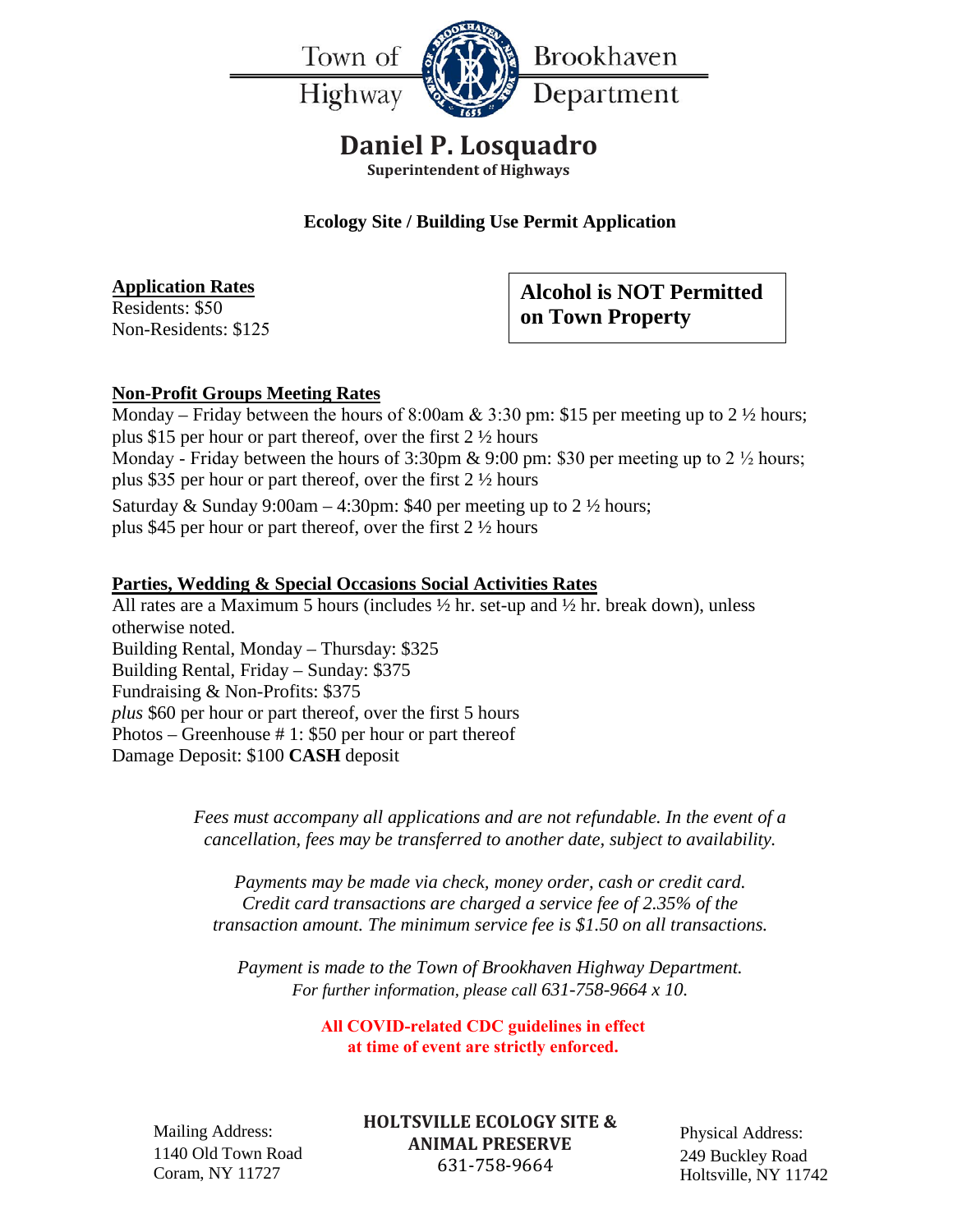| Meeting Room $# 1$ (max 30 ppl)<br>Meeting Room # 2 (max 100 ppl) $\Box$<br>$\mathbb{L}^{\mathbb{L}}$                                                                                                                                                                                                                                                                                                                                                                                                                                                                                                                                                                                                                                                                                                                                                                                                                                                                                                                                                                                                                  |                        |  |  |  |  |
|------------------------------------------------------------------------------------------------------------------------------------------------------------------------------------------------------------------------------------------------------------------------------------------------------------------------------------------------------------------------------------------------------------------------------------------------------------------------------------------------------------------------------------------------------------------------------------------------------------------------------------------------------------------------------------------------------------------------------------------------------------------------------------------------------------------------------------------------------------------------------------------------------------------------------------------------------------------------------------------------------------------------------------------------------------------------------------------------------------------------|------------------------|--|--|--|--|
| Green House #1 (max 100 ppl)                                                                                                                                                                                                                                                                                                                                                                                                                                                                                                                                                                                                                                                                                                                                                                                                                                                                                                                                                                                                                                                                                           |                        |  |  |  |  |
|                                                                                                                                                                                                                                                                                                                                                                                                                                                                                                                                                                                                                                                                                                                                                                                                                                                                                                                                                                                                                                                                                                                        |                        |  |  |  |  |
|                                                                                                                                                                                                                                                                                                                                                                                                                                                                                                                                                                                                                                                                                                                                                                                                                                                                                                                                                                                                                                                                                                                        |                        |  |  |  |  |
| No. of Guests: $\frac{1}{\sqrt{1-\frac{1}{2}}}\frac{1}{\sqrt{1-\frac{1}{2}}}\frac{1}{\sqrt{1-\frac{1}{2}}}\frac{1}{\sqrt{1-\frac{1}{2}}}\frac{1}{\sqrt{1-\frac{1}{2}}}\frac{1}{\sqrt{1-\frac{1}{2}}}\frac{1}{\sqrt{1-\frac{1}{2}}}\frac{1}{\sqrt{1-\frac{1}{2}}}\frac{1}{\sqrt{1-\frac{1}{2}}}\frac{1}{\sqrt{1-\frac{1}{2}}}\frac{1}{\sqrt{1-\frac{1}{2}}}\frac{1}{\sqrt{1-\frac{1}{2}}}\frac{1}{\sqrt{1-\frac{1$<br>(Note: The allotted hours must include time for set-up and clean-up)                                                                                                                                                                                                                                                                                                                                                                                                                                                                                                                                                                                                                              |                        |  |  |  |  |
|                                                                                                                                                                                                                                                                                                                                                                                                                                                                                                                                                                                                                                                                                                                                                                                                                                                                                                                                                                                                                                                                                                                        |                        |  |  |  |  |
| $Organization:$<br>(if 501(C), attach a copy of official designation)                                                                                                                                                                                                                                                                                                                                                                                                                                                                                                                                                                                                                                                                                                                                                                                                                                                                                                                                                                                                                                                  |                        |  |  |  |  |
|                                                                                                                                                                                                                                                                                                                                                                                                                                                                                                                                                                                                                                                                                                                                                                                                                                                                                                                                                                                                                                                                                                                        |                        |  |  |  |  |
|                                                                                                                                                                                                                                                                                                                                                                                                                                                                                                                                                                                                                                                                                                                                                                                                                                                                                                                                                                                                                                                                                                                        |                        |  |  |  |  |
|                                                                                                                                                                                                                                                                                                                                                                                                                                                                                                                                                                                                                                                                                                                                                                                                                                                                                                                                                                                                                                                                                                                        |                        |  |  |  |  |
|                                                                                                                                                                                                                                                                                                                                                                                                                                                                                                                                                                                                                                                                                                                                                                                                                                                                                                                                                                                                                                                                                                                        |                        |  |  |  |  |
|                                                                                                                                                                                                                                                                                                                                                                                                                                                                                                                                                                                                                                                                                                                                                                                                                                                                                                                                                                                                                                                                                                                        |                        |  |  |  |  |
|                                                                                                                                                                                                                                                                                                                                                                                                                                                                                                                                                                                                                                                                                                                                                                                                                                                                                                                                                                                                                                                                                                                        |                        |  |  |  |  |
| Phone Number<br>Please Print Name<br><b>Release and Hold Harmless</b><br>The undersigned is being granted a permit for the use of Town property and/or Town facilities and herby agrees to assume responsibility and all risk of<br>loss and shall be responsible for the supervision and welfare of all persons arriving on and / or using Town property and/or facilities in connection with<br>permit issued. The undersigned further hereby releases the Town of Brookhaven, its officers, employees, servants, agents and enumerated volunteers<br>from any liability for any injuries sustained or damages incurred, and to reimburse the Town for any damages arising out of directly or indirectly relating<br>to the undersigned's use of the Town property and / or facilities. The undersigned hereby further agrees that (he/she) will indemnify and hold harmless<br>the Town of Brookhaven, its officers, employees, servants, agents and enumerated volunteers harmless from any liability or claims that may result from<br>the use of the Town property and/or facilities arising out of said permit. |                        |  |  |  |  |
|                                                                                                                                                                                                                                                                                                                                                                                                                                                                                                                                                                                                                                                                                                                                                                                                                                                                                                                                                                                                                                                                                                                        |                        |  |  |  |  |
| <b>Fee calculation:</b>                                                                                                                                                                                                                                                                                                                                                                                                                                                                                                                                                                                                                                                                                                                                                                                                                                                                                                                                                                                                                                                                                                |                        |  |  |  |  |
| Application fee                                                                                                                                                                                                                                                                                                                                                                                                                                                                                                                                                                                                                                                                                                                                                                                                                                                                                                                                                                                                                                                                                                        | \$                     |  |  |  |  |
| Meeting fee (first $2 \frac{1}{2}$ hrs.) \$<br># m <sub>ts</sub><br>$\mathbf{X}$                                                                                                                                                                                                                                                                                                                                                                                                                                                                                                                                                                                                                                                                                                                                                                                                                                                                                                                                                                                                                                       | \$0                    |  |  |  |  |
| Meeting fee (additional hrs.) \$<br># m <sub>tgs</sub><br>$\mathbf X$<br>Social Activity fee (first 5 hrs.)                                                                                                                                                                                                                                                                                                                                                                                                                                                                                                                                                                                                                                                                                                                                                                                                                                                                                                                                                                                                            | \$0<br>\$              |  |  |  |  |
| Social Activity fee (additional hrs.) \$<br># hrs                                                                                                                                                                                                                                                                                                                                                                                                                                                                                                                                                                                                                                                                                                                                                                                                                                                                                                                                                                                                                                                                      | \$0                    |  |  |  |  |
| $\mathbf X$<br>Photos (# hours $x$ \$50)<br># hrs<br>\$50                                                                                                                                                                                                                                                                                                                                                                                                                                                                                                                                                                                                                                                                                                                                                                                                                                                                                                                                                                                                                                                              | \$0                    |  |  |  |  |
| <b>Total Fee</b>                                                                                                                                                                                                                                                                                                                                                                                                                                                                                                                                                                                                                                                                                                                                                                                                                                                                                                                                                                                                                                                                                                       | \$0                    |  |  |  |  |
| Damage Deposit (If paying the above fee by check or                                                                                                                                                                                                                                                                                                                                                                                                                                                                                                                                                                                                                                                                                                                                                                                                                                                                                                                                                                                                                                                                    | <b>Refundable Cash</b> |  |  |  |  |
| credit card, this portion of the payment MUST be made<br>in cash.)                                                                                                                                                                                                                                                                                                                                                                                                                                                                                                                                                                                                                                                                                                                                                                                                                                                                                                                                                                                                                                                     | Deposit \$100          |  |  |  |  |
|                                                                                                                                                                                                                                                                                                                                                                                                                                                                                                                                                                                                                                                                                                                                                                                                                                                                                                                                                                                                                                                                                                                        |                        |  |  |  |  |

| <i><b>Official Use Only</b></i> |            | Permit#:           |
|---------------------------------|------------|--------------------|
| Received by:                    |            | Approved By:       |
| Check $#$ :                     | Amount: \$ | CC authorization # |